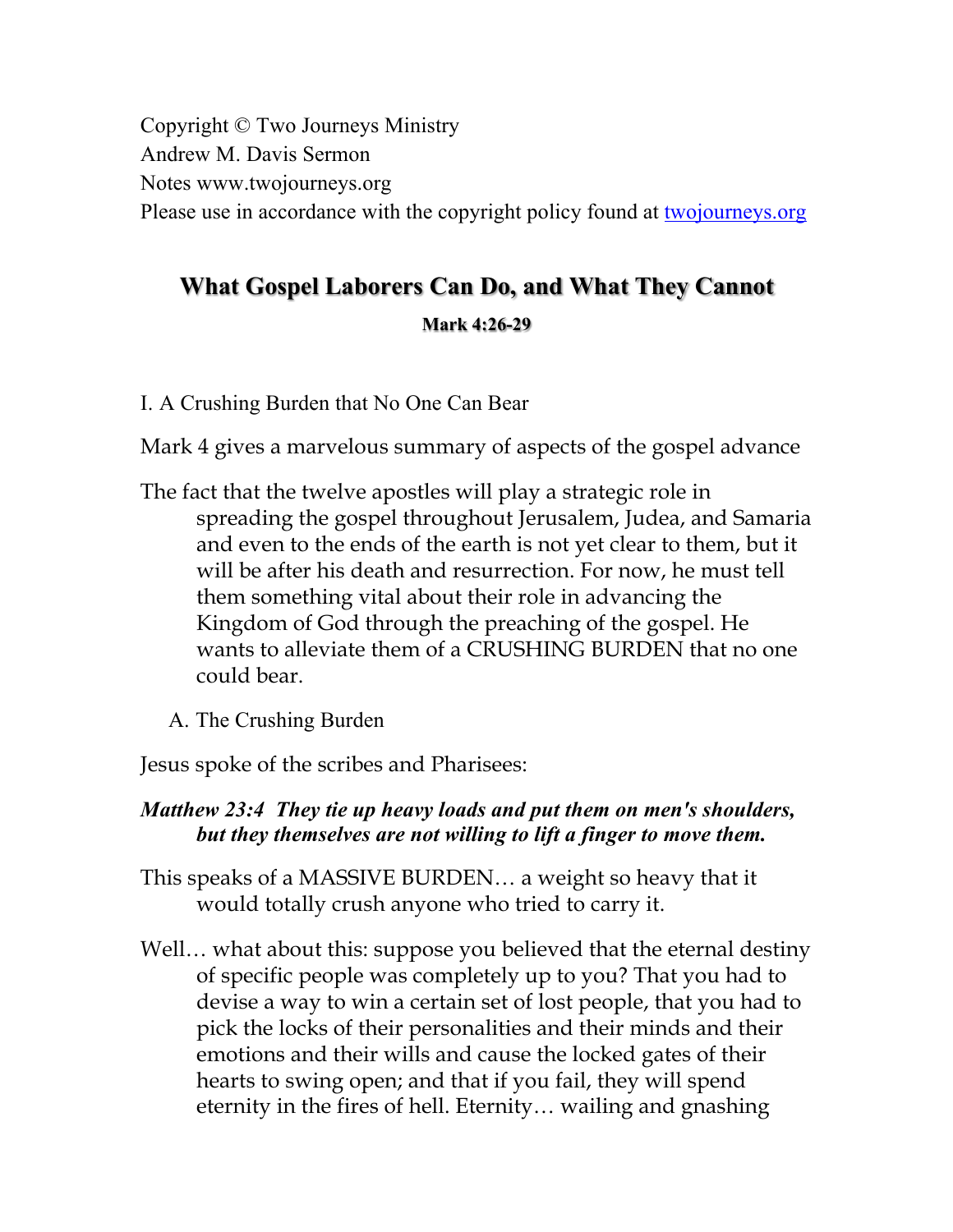their teeth, crying in agony, and ultimately, because you failed to find a way to win them to life in Christ, they are lost, lost for all eternity.

THAT is a crushing burden that no human being can bear.

- BUT imagine if the Lord pointed to some co-worker, or to a group of neighbors, or for a missionary, an unreached people group, or a section of a vast Asian city… and said the same thing: "Their eternity depends on you. If you don't find a way, they will be lost. You MUST win them, you MUST bring them into the kingdom… I have done my part, now you must do yours!"
- If that doesn't crush your spirit, I don't know what would. But perhaps just as bad would be for some people to RISE to the challenge… to work and persuade and reason and plead and do whatever it takes, and IT WORKS… and they believe that they are JUST AS RESPONSIBLE for saving those souls as Jesus himself.
- So, as with all fleshly self-focus: this one will result in either **despair** or **arrogance**.
- To cut that off, Christ tells this EXTREMELY HUMBLING parable, putting us in our place:
- *Mark 4:26-29 He also said, "This is what the kingdom of God is like. A man scatters seed on the ground. 27 Night and day, whether he sleeps or gets up, the seed sprouts and grows, though he does not know how. 28 All by itself the soil produces grain-- first the stalk, then the head, then the full kernel in the head. 29 As soon as the grain is ripe, he puts the sickle to it, because the harvest has come."*
- Simple summary: as evangelists, as spreaders of the Word of the Kingdom of God, we have a LIMITED ROLE… we scatter the seed on the ground. Then, we DO NOTHING ELSE. We cannot give life. Life comes apart from anything we can possibly do. Whether we are awake or asleep, the word of God does it all. ALL BY ITSELF, the soil produces grain. And we who have scattered the seed HAVE NO IDEA how that happens. It has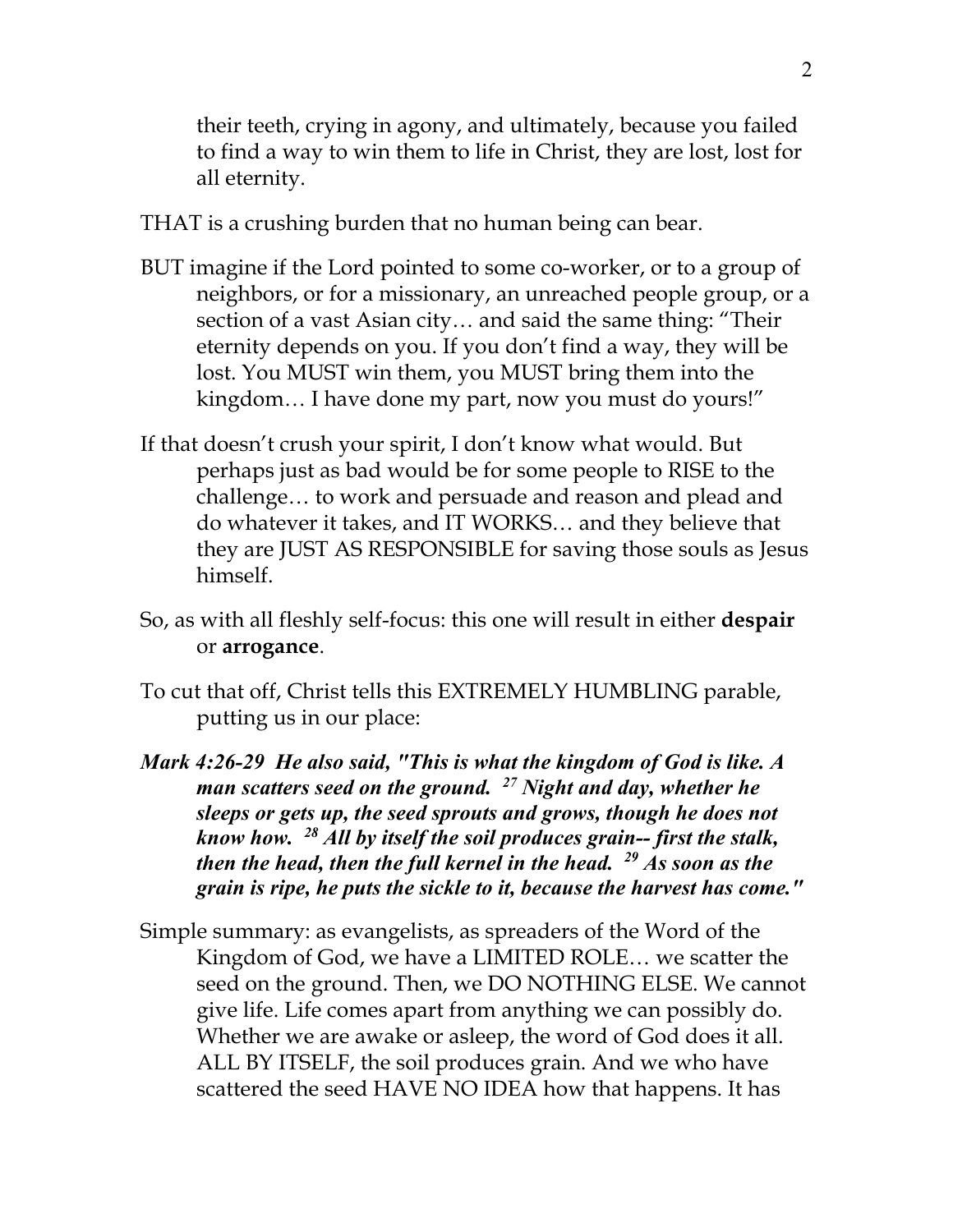nothing to do with our power or our knowledge. It is God alone that gives life, God alone that gives spiritual growth. We get to scatter the seed and then go to bed. God does everything else… what really matters. God gives life. We cannot.

God's reason for all this is plain: that he alone gets the glory for the salvation of souls, and he alone takes responsibility for the condemnation of souls. God is everything… absolutely sovereign in salvation:

#### *1 Corinthians 1:31 Therefore, as it is written: "Let him who boasts boast in the Lord."*

- We are HUMBLED by this... but also greatly encouraged as well!
- So, this morning, let us talk about what we gospel farmers CAN DO, and what we CANNOT DO. Then, to intensify both, let us consider what gospel farmers MUST DO, and what we MUST NOT DO.
- II. What Gospel Farmers Can Do
	- A. The Gospel Farmer Here is NOT CHRIST
		- 1. Jesus IS the sower of the seed in the parable of the wheat and the weeds, according to the Gospel of Matthew:

#### *Matthew 13:37 "The one who sowed the good seed is the Son of Man.*

- 2. But here, this man KNOWS NOTHING and CAN DO NOTHING about the seed
- 3. So the gospel farmer is anyone who scatters the Word
- 4. So what can ordinary gospel farmers do??
- B. First, they Can Scatter the Seed of the Word

#### *Mark 4:26 He also said, "This is what the kingdom of God is like. A man scatters seed on the ground.*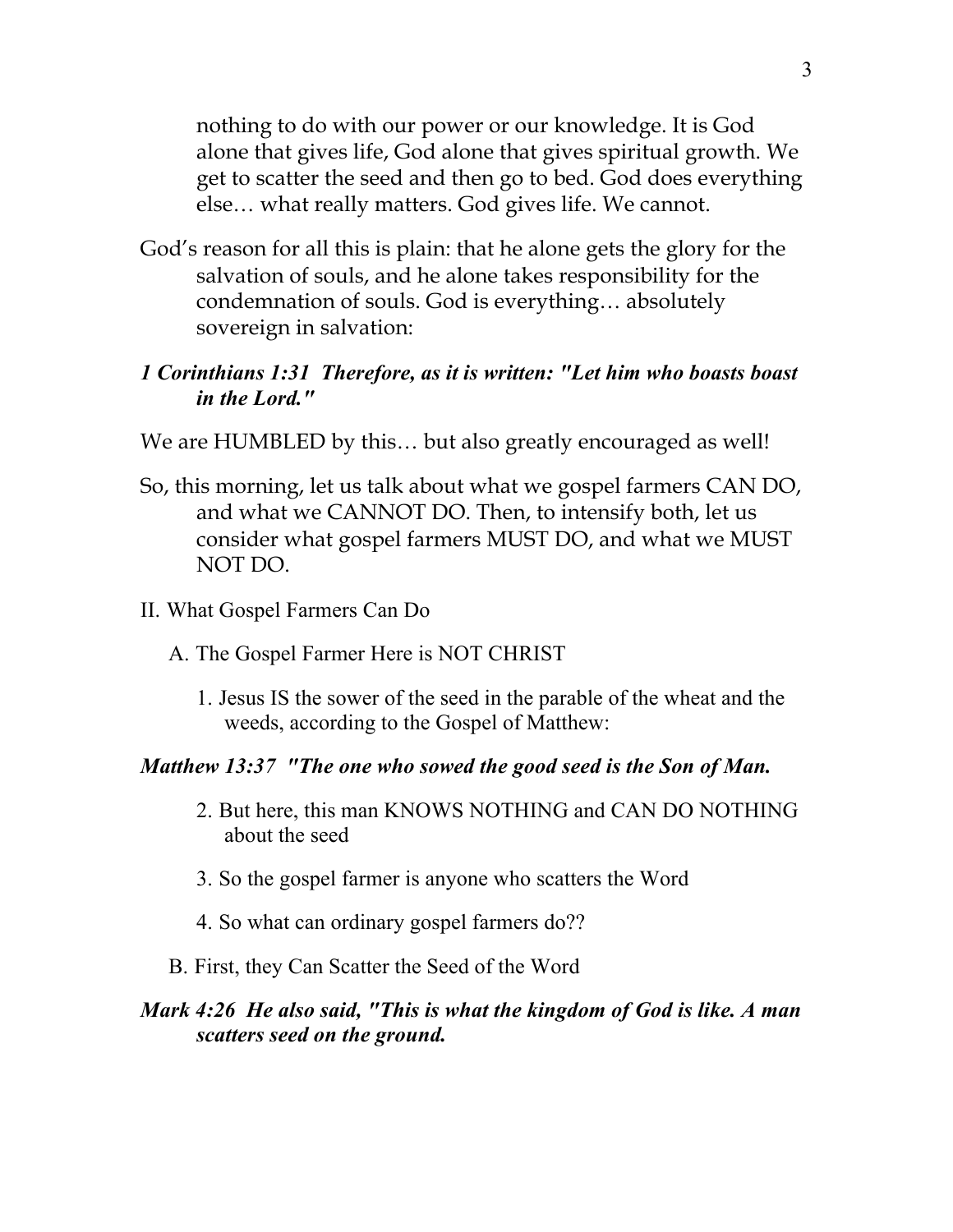- 1. The "Kingdom of God" is the spiritual realm in which the subjects enter by faith and dwell by faith gladly under the sovereign reign of Almighty God
- 2. Jesus introduced most of his parables with that statement… "This is what the Kingdom of God is like"… or "This is how the holy God does the business of his Kingdom"
- 3. "A man scatters seed on the ground"
	- a. The seed is the Word of God… especially the gospel of Christ
	- b. There is almost nothing said about the person who scatters the seed; he could be a man or a woman, a boy or a girl; he is unremarkable, there is nothing special about him at all
	- c. His role is simple: scatter the seed on the ground
	- d. There is no plowing mentioned, no preparation of the soil, no building of a protective wall, no watchtower or winepress built; all of those are mentioned in other parables, but not in this one
	- e. Simply put, he speaks the word of God to a human being
	- f. It could be a pastor preaching a whole sermon, or a neighbor speaking the gospel to a neighbor over tea, or a passenger on a plane speaking to the person sitting next to him, or a mother speaking the gospel to her own children
- 4. Gospel workers can do this as much as they like… and I will exhort you at the end of this sermon to do it as much as you possibly can
- 5. But Jesus makes very little of the process; there is nothing simpler than SCATTERING SEED ON THE GROUND
- 6. You go walking through your field; you reach your hand into the bag slung crosswise over your shoulder, you grab a handful of seed, and you fling it around you indiscriminately everywhere; then, as soon as your hand is empty, you reach into the same bag and get another handful of seed… and you do it again
- 7. You are walking in an orderly pattern; you are not standing in one place but moving intelligently in an orderly pattern to cover the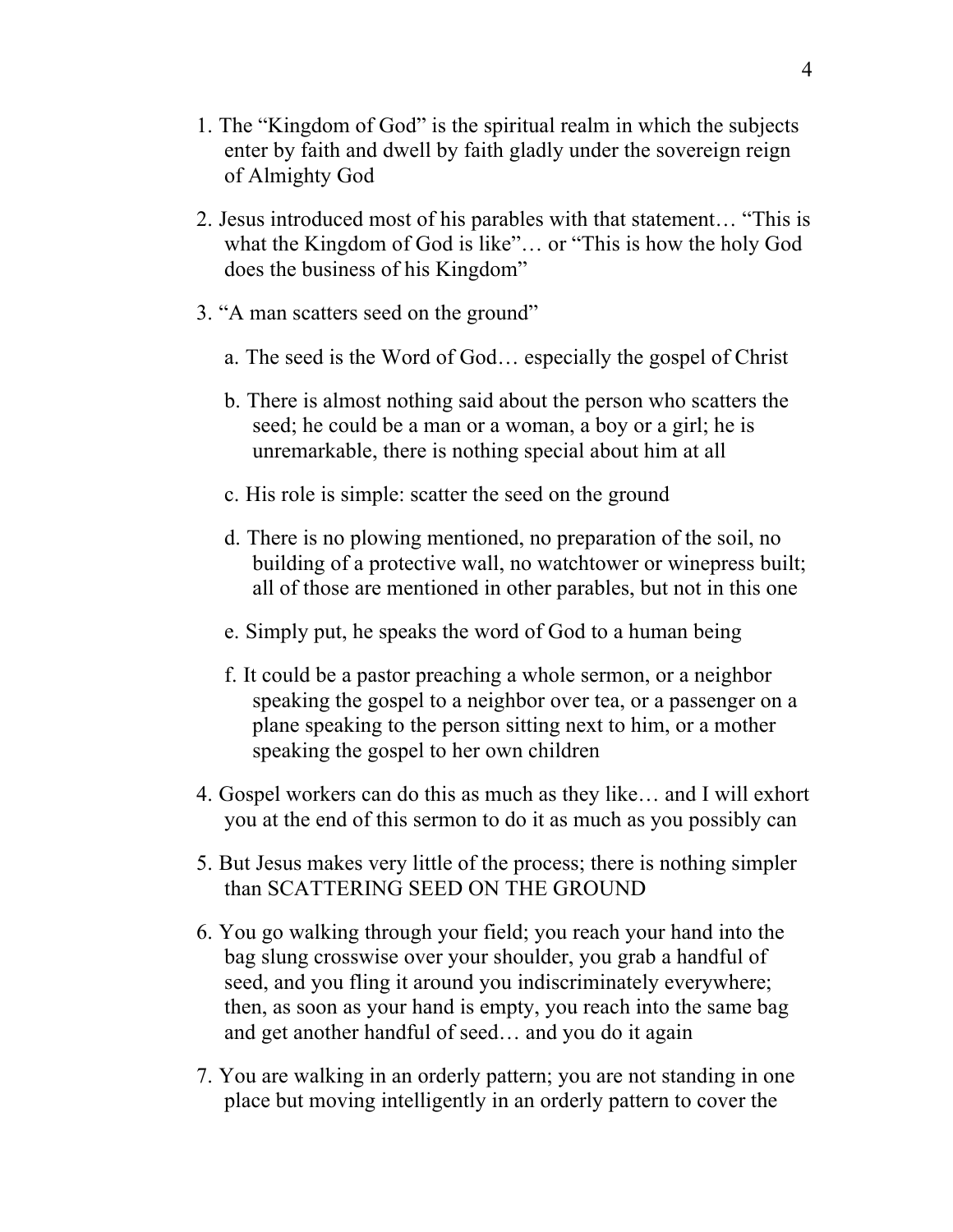whole field you are intending to sow; and you keep doing this until the whole field has been sown with the seed

- 8. That's the first thing this parable says we gospel farmers can do
- C. Last, Gospel Farmers Can Harvest the Crop

# *Mark 4:29 As soon as the grain is ripe, he puts the sickle to it, because the harvest has come.*

- 1. When the "grain is ripe," this person is ready to be HARVESTED
- 2. What is that harvest? It is either the end of someone's life, after all their spiritual growth as a Christian—that is DEATH; or it is the final moment in which the person's saving faith is consummated in salvation; CONVERSION… they have CROSSED OVER FROM DEATH TO LIFE
- 3. BUT since the gospel farmer is NOT CHRIST, we ordinary human beings have no role in the FINAL HARVEST of a person in death; we're not the "GRIM REAPER"
- 4. So the harvest must mean the conversion of a sinner to a Christian
- 5. What role does the gospel farmer have here? What is the getting of the sickle and the harvesting of the ripe grain? It is the role an evangelist has in confirming the saving power of the gospel in someone's life
- 6. And the progress of the seedling is the secret work of the Spirit leading a person to Christ

# *Mark 4:28 first the stalk, then the head, then the full kernel in the head.*

- 7. Key text on reaping: John 4; the Samaritan woman… left her water jar at the well and ran into the village; she said **"Come see a man who told me everything I ever did… could this be the Christ?"**
- 8. Jesus' disciples came from the village with food but with NO SAMARITAN PEOPLE… the woman got the whole village to come out to see Jesus
- 9. So, Jesus rebuked his disciples who invited him to eat food: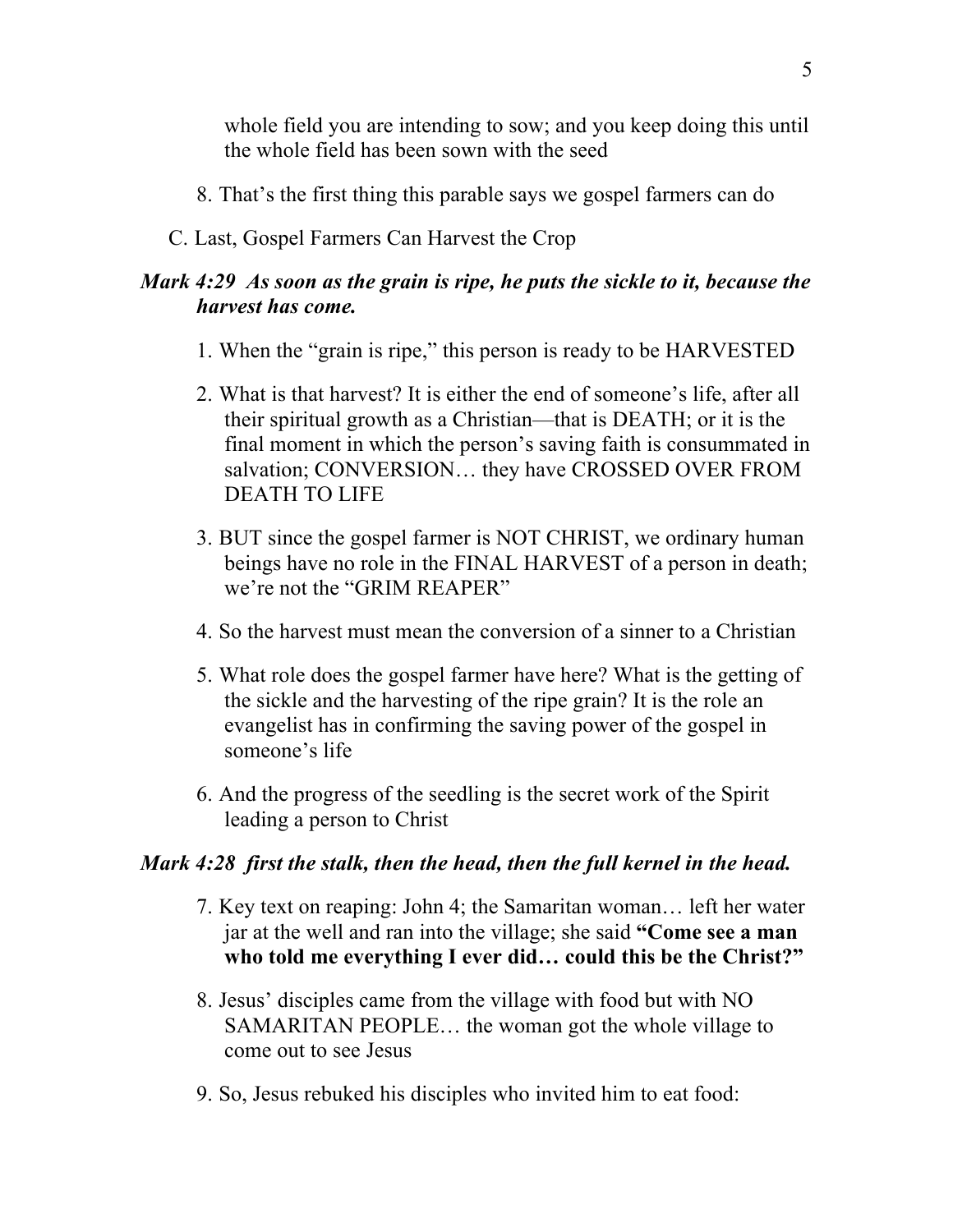- *John 4:35-38 Do you not say, 'Four months more and then the harvest'? I tell you, open your eyes and look at the fields! They are ripe for harvest. 36 Even now the reaper draws his wages, even now he harvests the crop for eternal life, so that the sower and the reaper may be glad together. 37 Thus the saying 'One sows and another reaps' is true. 38 I sent you to reap what you have not worked for. Others have done the hard work, and you have reaped the benefits of their labor."*
- What is the REAPING??? It is to be present when the SOWED SEED has finished its work in the human soul:
- *John 4:41-42 Because of Jesus' words many more became believers. 42 They said to the woman, "We no longer believe just because of what you said; now we have heard for ourselves, and we know that this man really is the Savior of the world."*
- These Samaritans have now become confirmed believers in Jesus as the Christ… as the Savior of the World
- Who did the reaping? JESUS DID… he brought them to a final, settled conviction of his identity as Savior of the World
- This also is reaping… when you confirm that a person has heard the word about Christ and believed it… they have crossed over from death to life:

## *John 5:24 I tell you the truth, whoever hears my word and believes him who sent me has eternal life and will not be condemned; he has crossed over from death to life.*

- The reaper confirms this by various words of assurance… "Based on your testimony, I can tell you that you are now a child of God; all your sins are forgiven!!"
- To give the new convert the assurance of full forgiveness of sins and to confirm them in the Kingdom of God is to REAP, to BRING IN THE HARVEST.
	- 10. Soon after that, reaping also involves water baptism: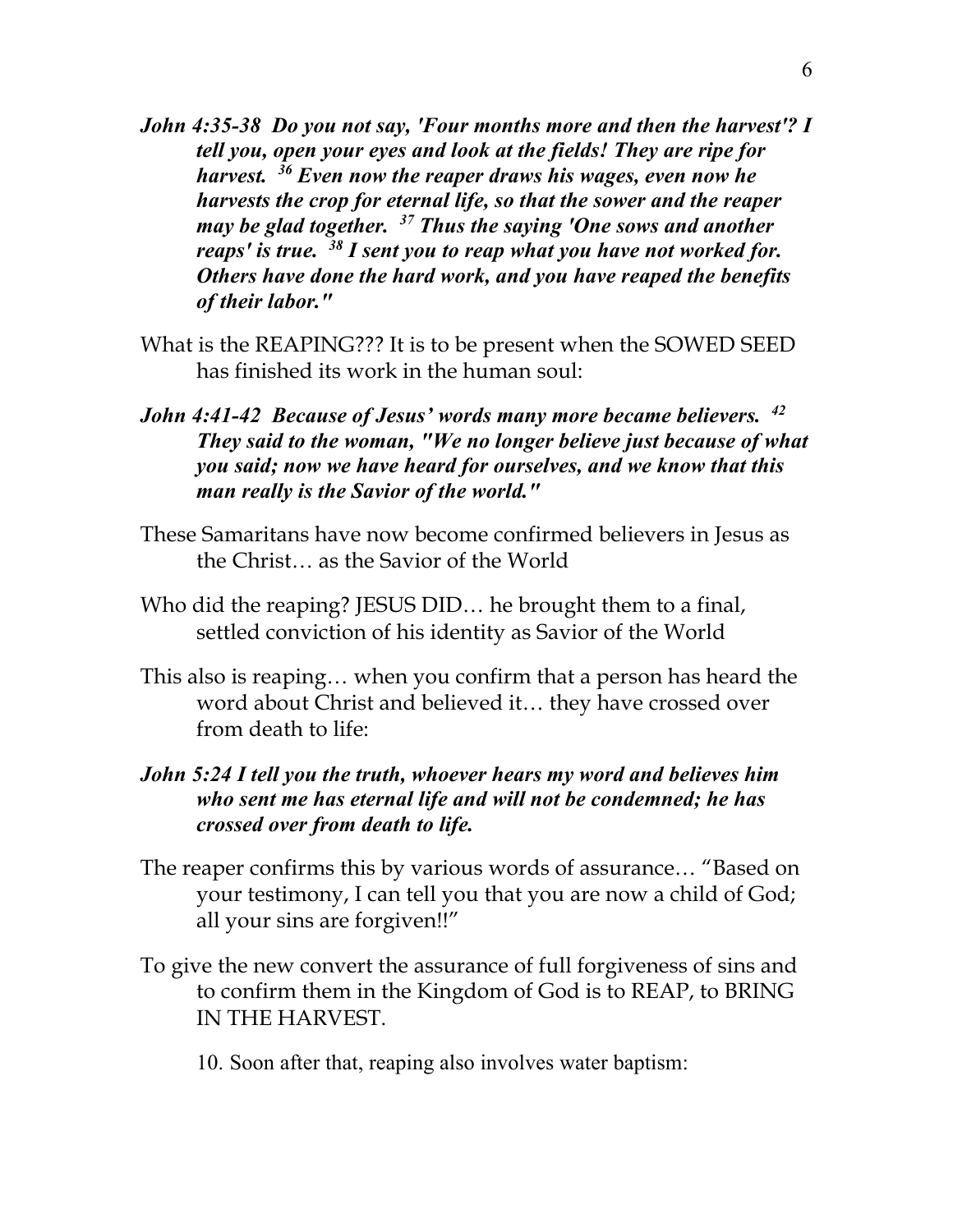- *Acts 2:40-41 With many other words he warned them; and he pleaded with them, "Save yourselves from this corrupt generation." 41 Those who accepted his message were baptized, and about three thousand were added to their number that day.*
- Alright… so the gospel farmers can scatter the seed of the Word; and they can reap… bring in the harvest.

What else can they do?

D. They Can Sleep and Get Up

#### *Mark 4:27 Night and day, whether he sleeps or gets up, the seed sprouts and grows, though he does not know how.*

- 1. In other words, they can live their ordinary lives…
- 2. They can lie down and sleep, not panicked about the seed or the harvest
- 3. They can rest comfortably, not thinking the burden of the eternal harvest is up to them
- 4. They can awake, get up and make breakfast… then do other things tied to a normal daily life
- III. What Gospel Farmers Cannot Do
	- A. They Cannot Give Life… and they Cannot Give Growth

#### *Mark 4:27-28 Night and day, whether he sleeps or gets up, the seed sprouts and grows, though he does not know how. 28 All by itself the soil produces grain-- first the stalk, then the head, then the full kernel in the head.*

- 1. Life itself is the greatest mystery in the world
- 2. The most skilled farmer has no idea how the apparently lifeless seed germinates… how the moist rich soil causes the seed to come to life and poke out its first green root
- 3. Even the most brilliant biologist can do little more than give fancy terminology and describe the results of thousands of hours of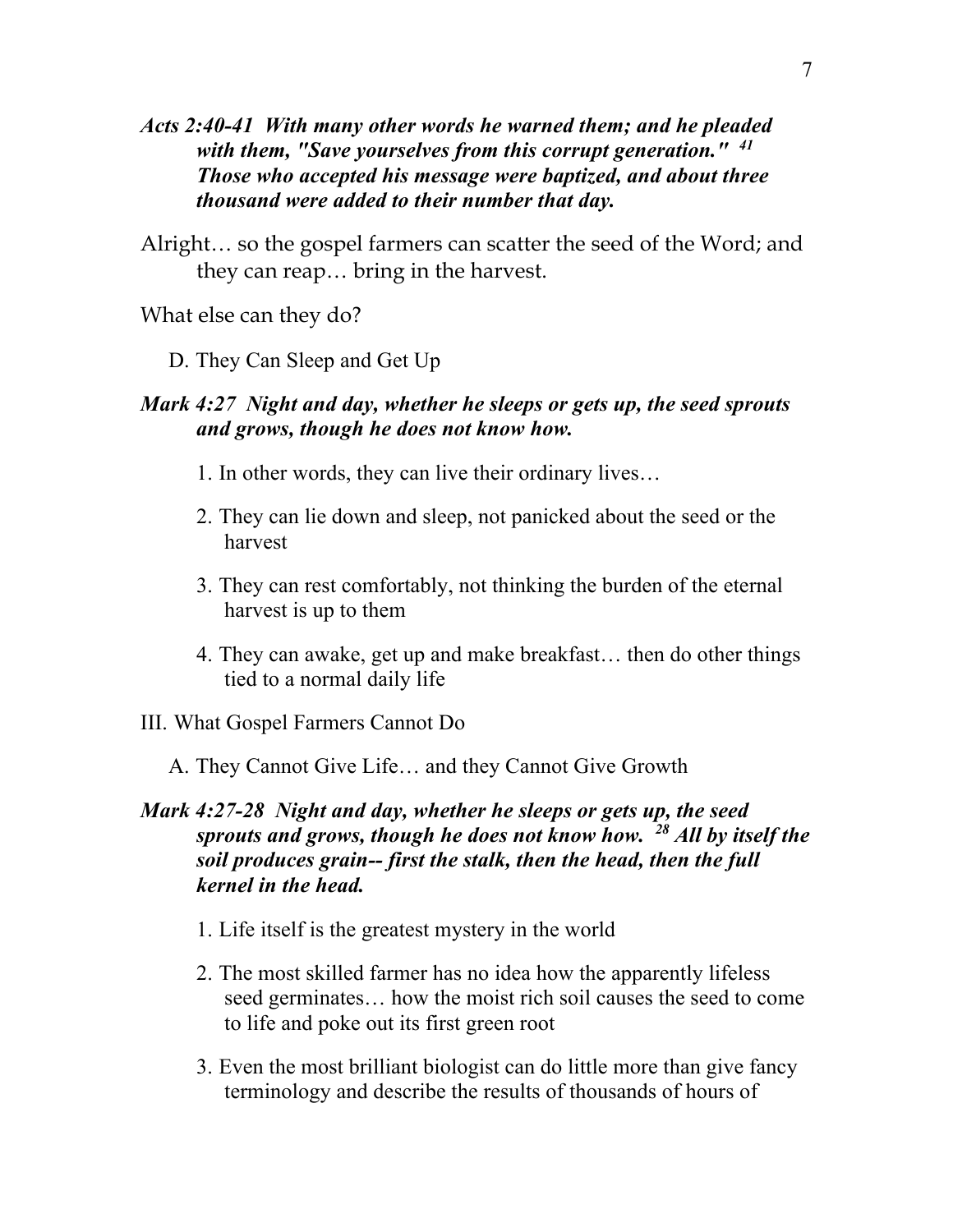observation and research about the sequence of events and what is going on at the molecular and chemical levels… but no one understands the MYSTERY OF LIFE

- 4. Furthermore, no one can create life; only God can do that!
- 5. So the farmer, once he has scattered the seed all over his field takes off the bag, hangs it up in his barn, washes up and eats dinner with his wife and kids
- 6. Then he goes to bed… and wakes up the next morning; he knows enough to leave the seeds alone, because there is NOTHING HE CAN DO to make them come alive, to germinate, to do all the amazing things that seeds do in the ground
- 7. Not only can he not make the seed come alive to begin with; he cannot make it GROW… not a single step of progress is his to achieve; when the first tender green shoots poke up through the soil, he can see them, but he can only kill them. If he tugs on them with his fingers, he will not be able to elongate the stalk
- B. The Man CAN DO NOTHING and KNOWS NOTHING

#### *Mark 4:27-28 Night and day, whether he sleeps or gets up, the seed sprouts and grows, though he does not know how. 28 All by itself the soil produces grain-- first the stalk, then the head, then the full kernel in the head.*

- When Jesus says "whether he sleeps or gets up, the seed sprouts and grows," he's saying the farmer's POWER and SKILL contribute NOTHING to the life and growth; there is not a single thing he can do to make the seed sprout and grow
- And Jesus overtly says the man "DOES NOT KNOW HOW" the growth comes
	- C. The Soil Does Everything

#### *Mark 4:28 All by itself the soil produces grain-- first the stalk, then the head, then the full kernel in the head.*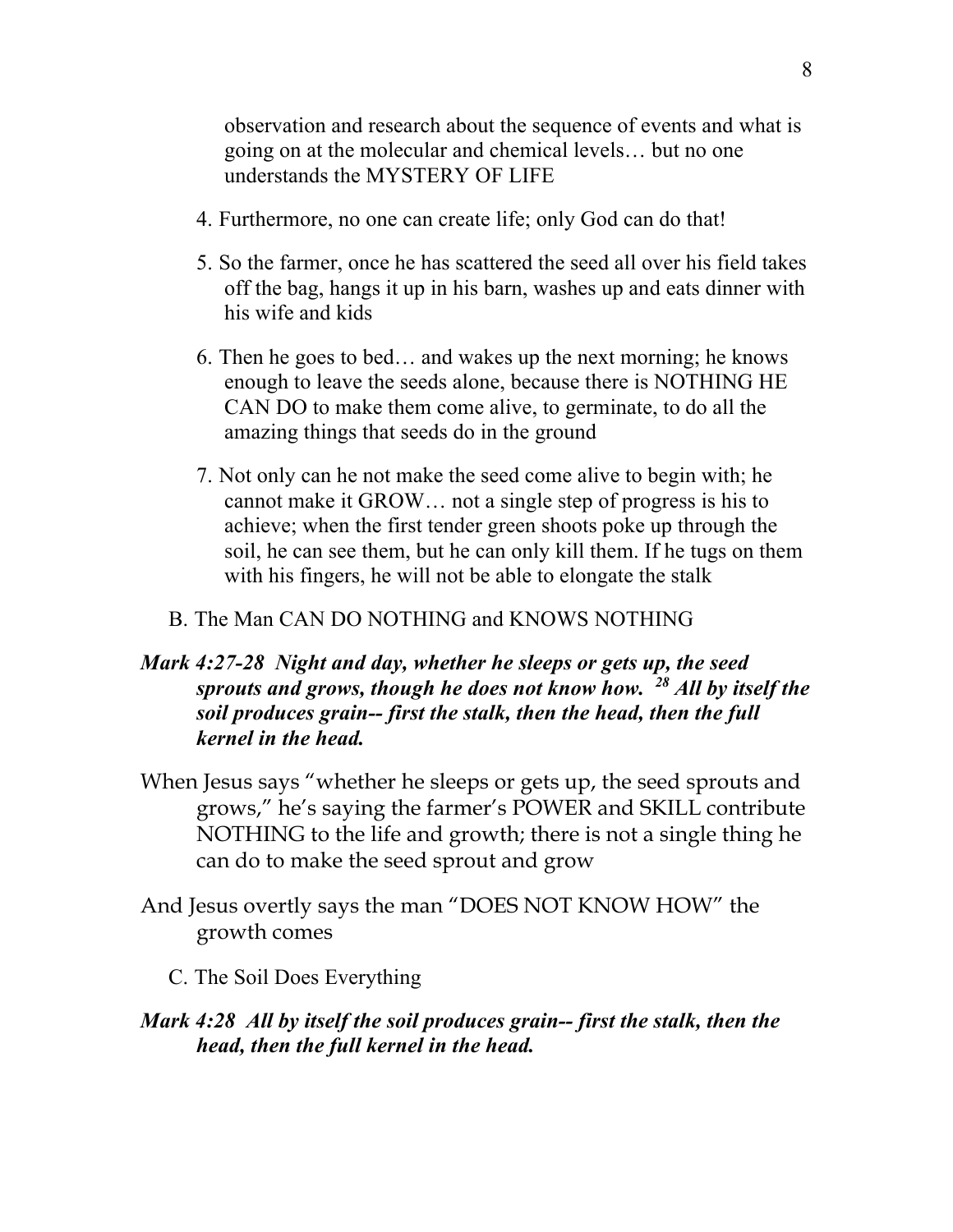- The Greek word translated "all by itself" is *automaté*, from which we get the word "automatic"
- The same word is used of the prison gate in Acts 12:10 when Peter was miraculously delivered from prison:
- *Acts 12:10 They passed the first and second guards and came to the iron gate leading to the city. It opened for them* **by itself***, and they went through it.*
- The use by Jesus here means the farmer contributes NOTHING to the life and growth of the seed; the soil seems to do it all by itself…
- But we know the truth!! The seed and the soil are dependent on the secret powerful working of Almighty God.
- Here is the HUMBLING PARALLEL message:

# *1 Corinthians 3:6-7 I planted the seed, Apollos watered it, but God made it grow. 7 So neither he who plants nor he who waters is anything, but only God, who makes things grow.*

- Paul says "I the planter of the seed am NOTHING! Apollos the waterer of the seed is NOTHING! God alone makes things grow… HE IS EVERYTHING
	- D. Connecting It to Gospel Work
		- 1. Romans 1:16 says the gospel is the power of God for salvation of sinners, yes, BUT ONLY WHEN COMBINED WITH THE SECRET WORKING OF GOD THE HOLY SPIRIT in the hearts of the people
		- 2. The gospel farmer (the preacher, the evangelist, the missionary, the mother with her growing child) speaks the words of the gospel, including scriptures, persuasions, arguments, ideas…
		- 3. Then these ideas take root in the mind of the person only by the power of the Holy Spirit

#### *Mark 4:28 first the stalk, then the head, then the full kernel in the head.*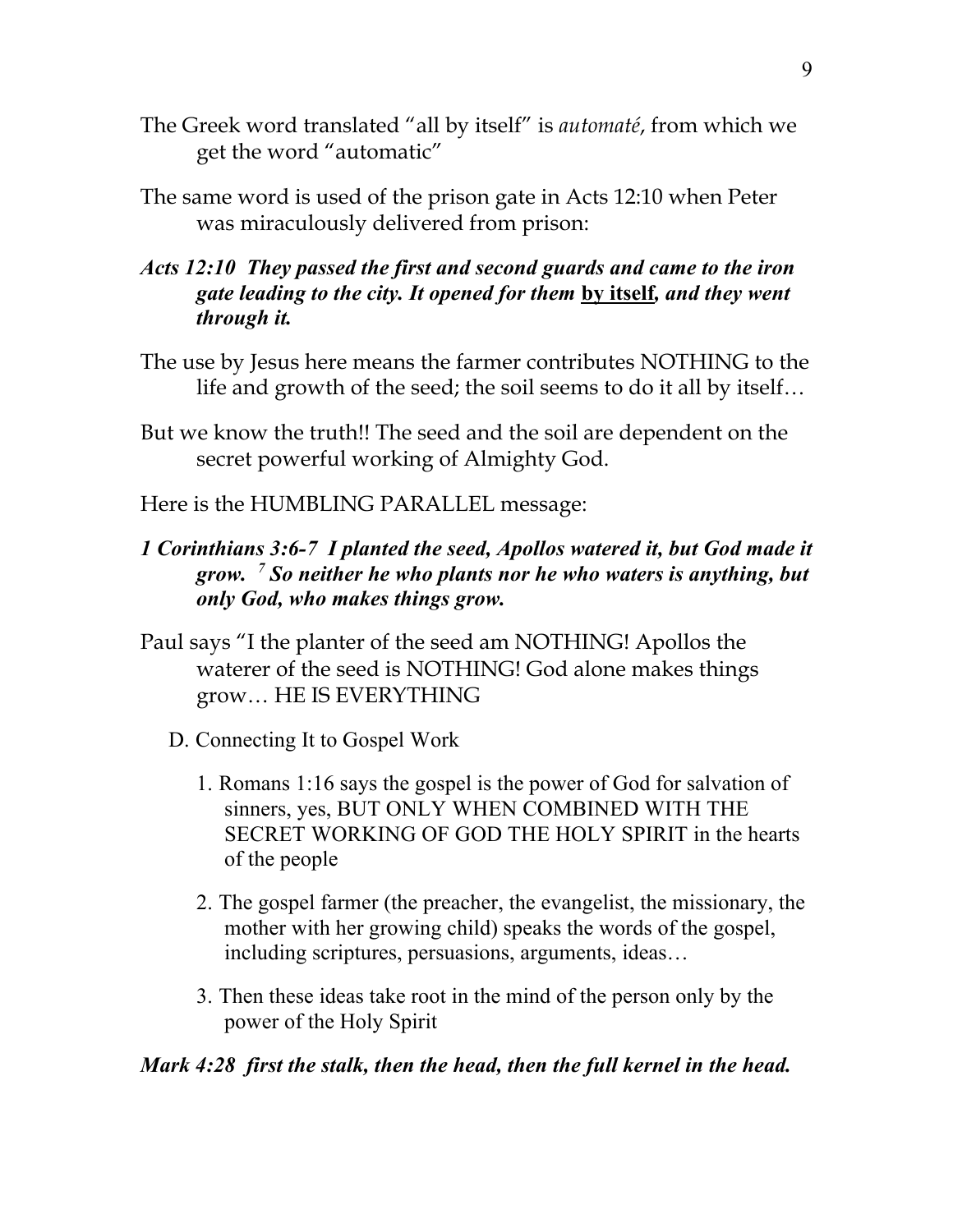- 4. Conviction of sin starts to grow; fear of hell starts to grow; yearning for heaven starts to grow
- 5. Most importantly, the beauty of Christ starts to grow
- 6. The person starts to see Christ as attractive, his death as beautiful, his resurrection as amazing; he cannot shake the growing sense of Christ and of the beauty of the Christian life
- 7. He also cannot shake the terror of refusing, the fear of God and of damnation that is rising
- 8. There are secret inducements and persuasions that are coming in the mind… maybe even some sleepless nights
- On the Road to Damascus, Jesus said to Paul:

#### *Acts 26:14 'Saul, Saul, why do you persecute me? It is hard for you to kick against the goads.'*

- Goads are sharpened stakes put behind the ox or horse—to keep an angry beast from kicking back at his master
- Goads in the gospel are persuasions, delights, fears that cause someone to move toward faith in Christ
- It is a gradual process… in some it happens more quickly, in others it may take years
- *Mark 4:28-29 All by itself the soil produces grain-- first the stalk, then the head, then the full kernel in the head. 29 As soon as the grain is ripe, he puts the sickle to it, because the harvest has come."*
	- E. Human Power Cannot Convert a Single Soul

#### *John 1:12-13 But to all who did receive him, who believed in his name, he gave the right to become children of God, 13 who were born, not of blood nor of the will of the flesh nor of the will of man, but of God.*

People are made children of God NOT by natural processes, like in physical procreation; not by the will of the flesh nor of the will of man… but only by the POWER OF GOD!!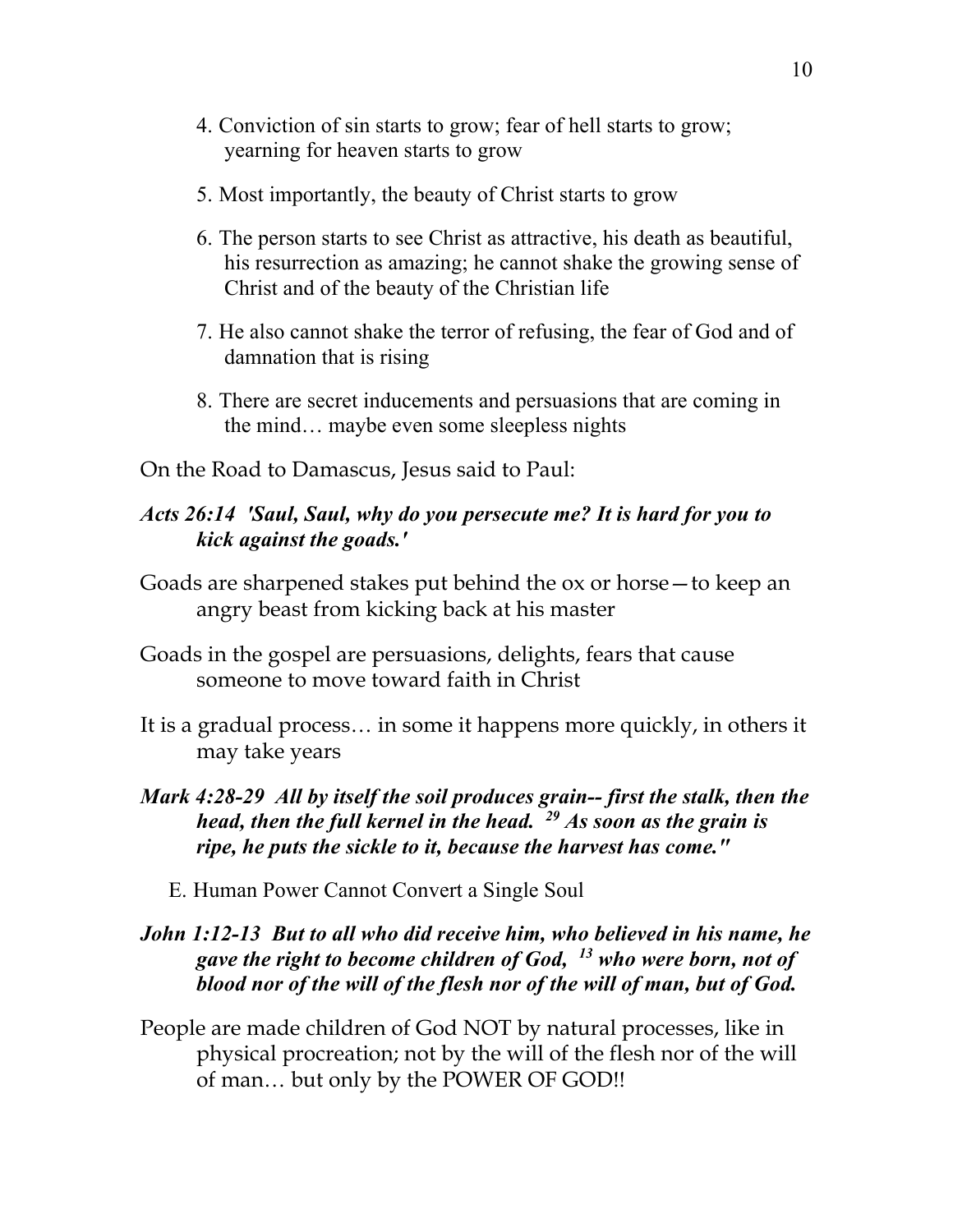Also Nicodemus:

- *John 3:6-8 Flesh gives birth to flesh, but the Spirit gives birth to spirit. 7 You should not be surprised at my saying, 'You must be born again.' <sup>8</sup> The wind blows wherever it pleases. You hear its sound, but you cannot tell where it comes from or where it is going. So it is with everyone born of the Spirit."*
- The SPIRIT MOVES wherever he chooses; people scatter the seed of the word, but it is the Spirit alone that gives life. Two people could be sitting side by side, hearing the same message; one is converted, the other is not.
- But there is nothing the evangelist can do to make it happen!!! He must simply deliver the word and leave the rest to the secret power of God.
- IV. What Gospel Farmers Must Do
	- A. Diligently Scatter the Seed
		- 1. Though the parable is meant to humble us, to put us in our place, to give all praise and glory to God for all spiritual life and growth, yet we have a vital role to play
		- 2. We MUST scatter the seed! We MUST preach the gospel to lost people
		- 3. We MUST do this more than we have ever done it before
		- 4. Some have one role, some another… but everyone is called on to scatter seed
			- a. I am called on the preach in this pattern; most people are not
			- b. But others can share at the workplace, or at family gatherings, or at the supermarkets, or at the doctor's office, or watching kids play Little League, or at coffee shops
		- 5. Broadcast sowing
- I have a broadcast sower for my lawn; it scatters grass seed in a spray pattern; seed everywhere! We need to think about how to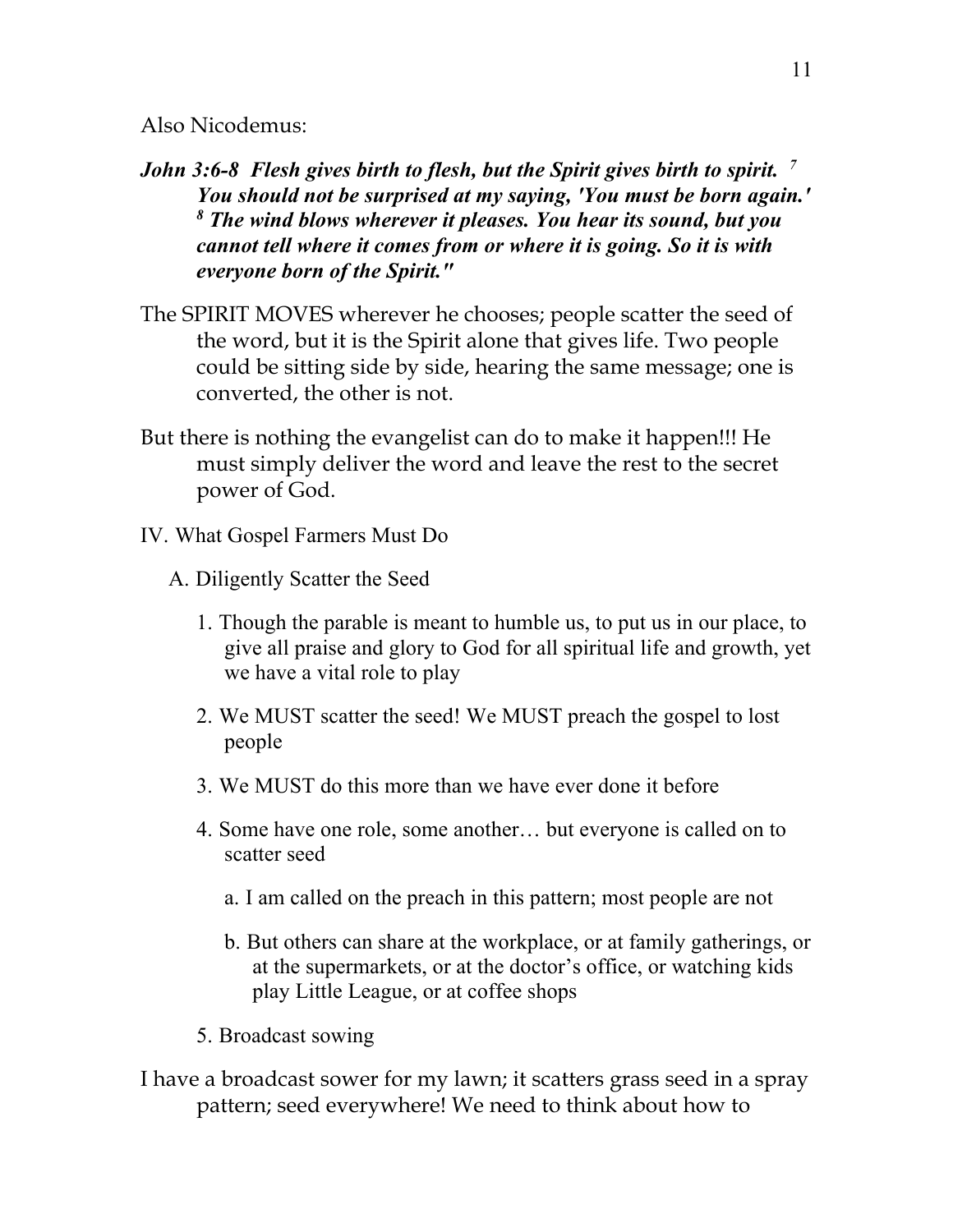broadcast seed sow… not by media, but by frequency… getting to the point where it is an odd day in which you DON'T say anything about Christ to a lost person

6. We MUST do this… for this work is entrusted to us and to no one else… God *gave us the ministry of reconciliation*

#### *2 Corinthians 5:20 We are therefore Christ's ambassadors, as though God were making his appeal through us. We implore you on Christ's behalf: Be reconciled to God.*

#### Spurgeon:

- "This seed should be sown often…. Sow again and again, for many are the foes of the wheat, and if you repeat not your sowing you may never see a harvest… No tribe of man, no peculiar constitution of the human mind, may be neglected by us, but everywhere we must preach the word, in season and out of season.
- Wherever Captain Cook, the celebrated explorer, landed, in whatever part of the earth it might be, he took with him a little packet of English seeds, and he was often observed to scatter them in suitable places. He would leave the boat and wander up from the shore. He said nothing to anybody, but quietly scattered English seeds wherever he went, so that he belted the world with the flowers and herbs of his native land. Imitate him wherever you go; sow spiritual seed in every place that your foot shall tread upon. Some of you will before long be at the seaside, or amidst the mountains of Switzerland, or in some other regions of the earth, in the search of variety and beauty; carry the heavenly seeds with you, and be not satisfied unless in every place you let fall a grain or two that may bring forth fruit unto your God.
	- B. Rest Confidently in God for the Results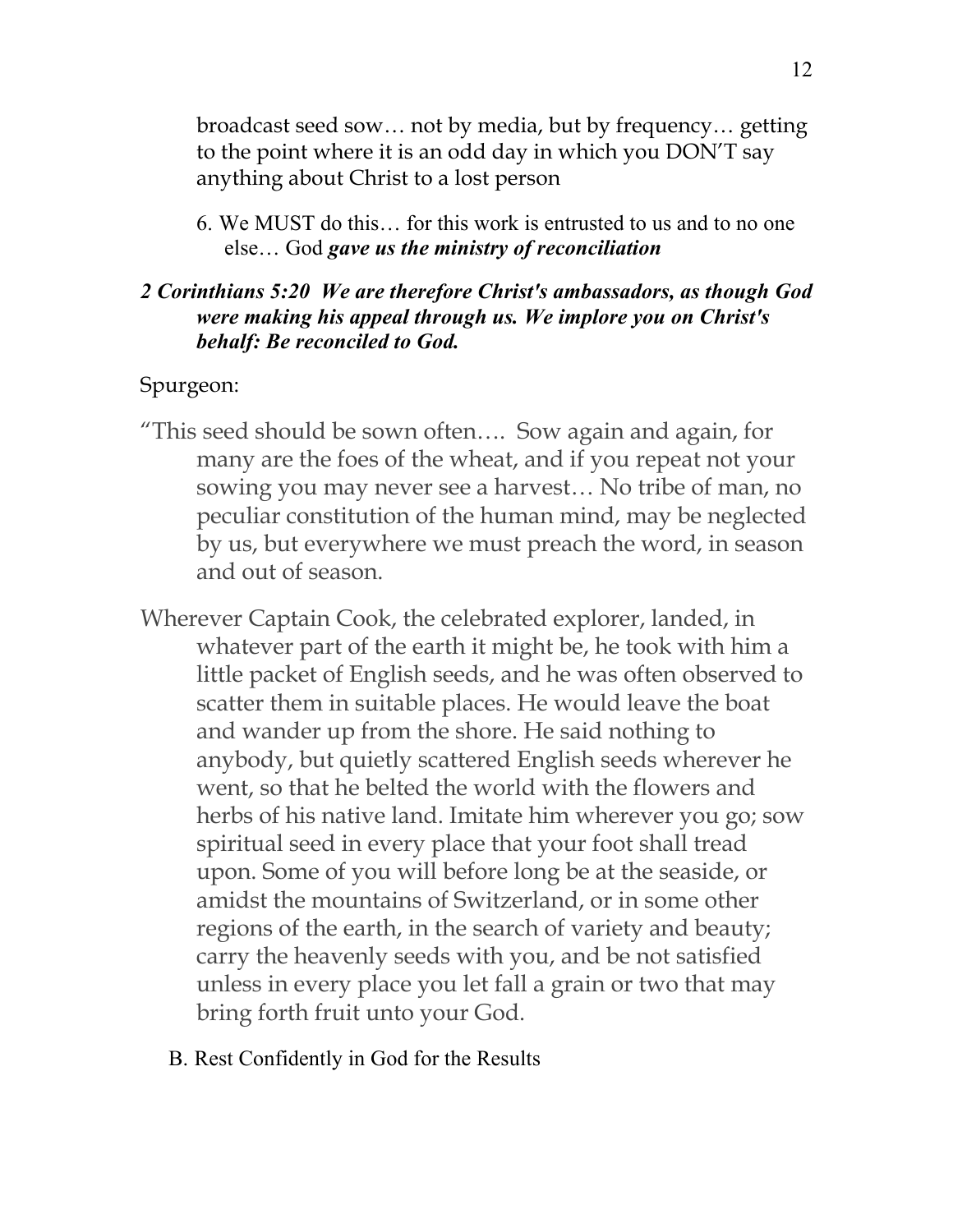- Expect a harvest! In the parable, the man sleeps peacefully. That is a holy sleep, for he is confident in a final harvest.
- Spurgeon: "I fear that many Christians work without faith. If you have a garden or a field, and you sow seed in it, you would be very greatly surprised and grieved if it did not come up at all; but many Christian people seem quite content to work on, and they never reckon upon result so much as to look for it expectantly. This is a pitiful kind of working— pulling up empty buckets year after year. Surely I must either see a result for my labor and be glad, or else, failing to see it, I must be ready to break my heart. **We ought to expect results**: if we had expected more we should have seen more, but a lack of expectation has been a great cause of failure in God's workers."
- V. What Gospel Farmers Must Never Do
	- A. Re-Engineer the Seed; that is, Change the Message
		- 1. Some people, thinking it is OUR RESPONSIBILITY to make the harvest, are constantly analyzing the gospel results, as though we are gospel biologists
		- 2. And if they don't see the results they want, they take the seed back into the laboratory and re-engineer the seed
		- 3. They take out the offensive elements… the wrath of God, the warning of hell, the bloody cross, the incarnation of the god-man… they tinker, they probe, they study and they CHANGE the gospel message, thinking they must have certain results
		- 4. That is great wickedness… for a re-engineered, man-made gospel is no gospel at all
	- B. Changing the Approach
		- 1. In addition to changing the message, some think the success of the harvest is up to human power and ingenuity; they stir up emotions by music or the lighting, or the production or the persuasion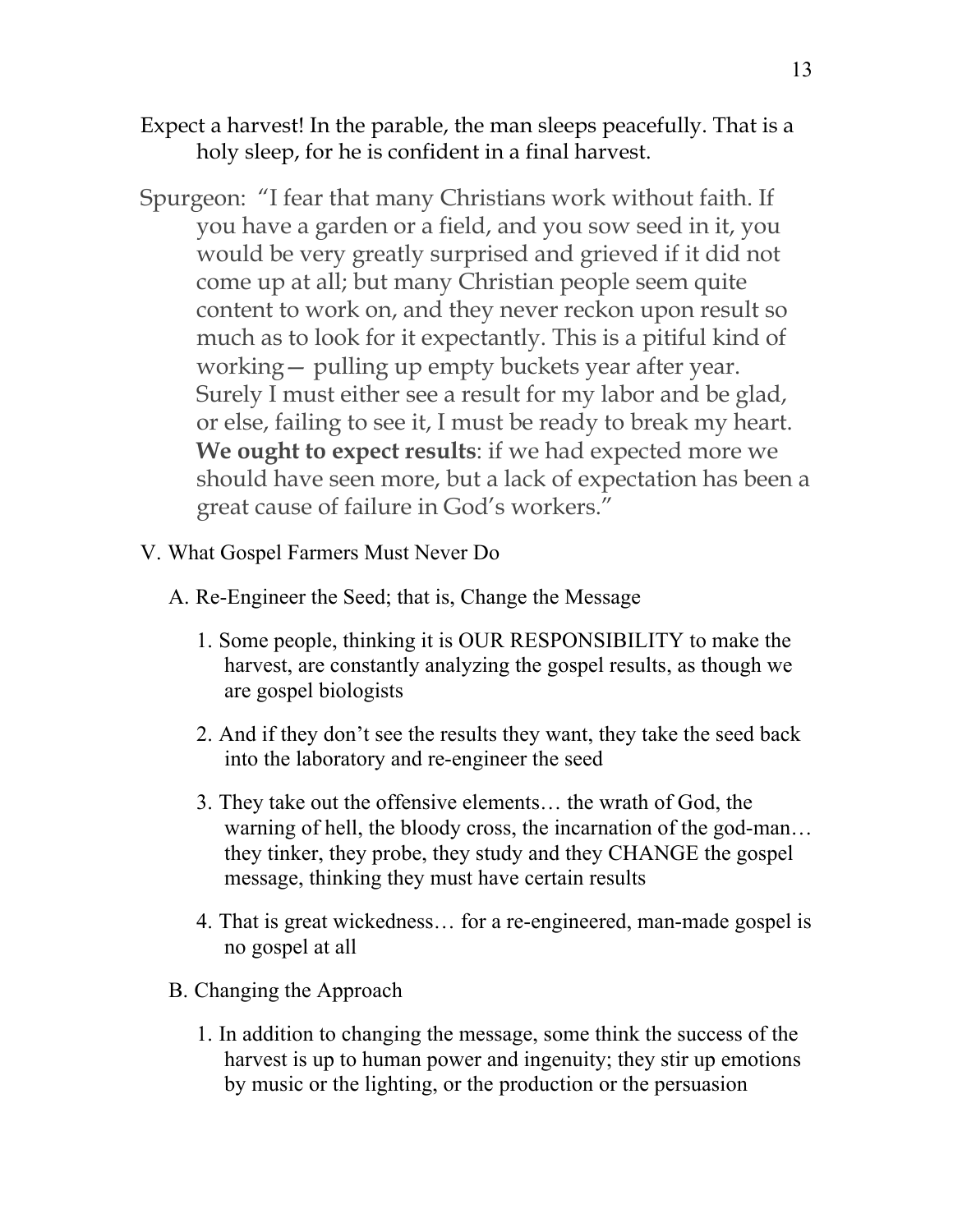- 2. They add bribes—like the prosperity gospel—which promises people power, pleasures, prosperity
- 3. They try this technique or that fad to win the affections of the lost
- 4. THIS WE MUST NEVER DO!!!
- C. Sleeping the Sleep of the Lazy
	- 1. There is in this parable a confident holy sleep that comes after a hard day's work in the gospel

#### *Eccl. 5:12 The sleep of a laborer is sweet, whether he eats little or much*

2. But there is the sleep of the gospel sluggard in which we are asleep to the perishing all around us and make no effort to win them

# *Proverbs 10:5 He who gathers crops in summer is a wise son, but he who sleeps during harvest is a disgraceful son.*

## THIS TOO WE MUST NEVER DO!

- VI. A Final Appeal
	- A. This Whole Sermon Has Been an Appeal
	- B. But I Must Conclude by appealing to you who came in here lost… you have heard the gospel this morning; flee to Christ while you can!
	- C. And you Christians, ask God to search your hearts with these gospel appeals… do you need the Lord's conviction to move you to SCATTER SEED and HARVEST SOULS?
	- D. A Final Word to Christian parents
		- 1. Do the work of evangelists in the lives of your children… but realize that you cannot make the seed grow in their hearts
		- 2. There is a secret inner-working the Spirit does… trust it! Pray for it! "First the stalk, then the head, then the full kernel in the head"
		- 3. Ask God to work a deep conviction of sin in your children, a deep sense of the beauty of Christ, a yearning for heaven, a fear of hell